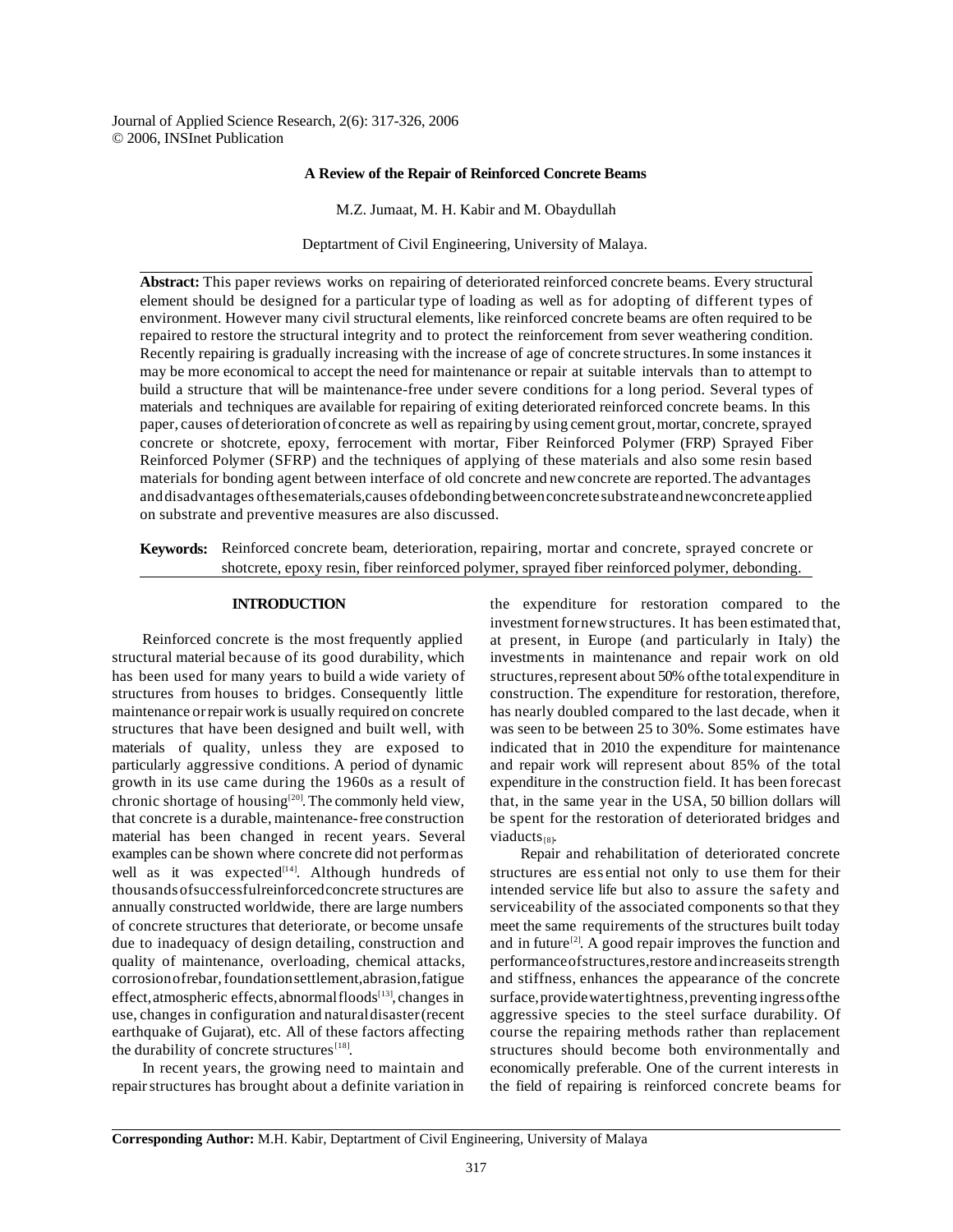repeated loading condition.This is required forstructures such as bridges and offshore structures.

**Objective:** The objectives of this paper are attaining knowledge on the following subjects,

- C to find the causes of deterioration of reinforced concrete.
- C to select the repairing materials and techniques.
- C to highlights the advantages and disadvantages of each method.

**Literature review:** Concrete today is an indis pensable part of the fabric of modern society, used for everything from mundane road pavements and high rise building structures. Despite its long history of use, our understanding ofthe materialhas only really developed in very recent times, particularly with respect to its durability. There was common view that concrete is a durable as well as a maintenance-free constructional material. In recent years this concept has been changed. Many investigations have shown that concrete does not perform as well as it was expected due to the effect of manyfactors whichcontributetoor cause the deterioration of concrete structures. The causes ofdeterioration,repair materials and techniques are described in brief in this section.

**Causes of deterioration of concrete:** Cracking and spalling are the most common phenomenon of deterioration of concrete. Cracks in concrete may occur in both the plastic state (Fig. 2.1-2.4) as well as hardened state owing to the internal stresses that arise from the response of the constituent's materials to the external excitation as well as their environment<sup>[1]</sup>.

Cracks in hardened state occurs due to design errors (misconception of the structural action, inadequate reinforcement detailing, errors in designing calculation); construction defects (incorrect placement of steel, inadequate cover to reinforcement, incorrectly made construction joints, poor compaction, segregation, poor curing, too high water content); the loading of the structure in excess of the design load, due to change in use, unforeseen accident, such as explosion, impact and accidental effect due to fire<sup>[6,21]</sup>. ACI Committee 224<sub>[1]</sub> also reported that cracks may occurin hardened concrete due to chemicalreaction,weathering action and corrosion ofreinforcement,poorconstructionpractice,Construction overloads and errors in design and detailing.

Macginley<sup>[17]</sup>, has described the causes of main external, physicalandmechanicalfactors causing concrete structures to cracks as well as fail. These are restraint against movement, abrasion,wetting and drying, freezing and thawing, overloading, structural alteration, fire resistance and settlement.



Fig. 2.1: Settlement cracks restrained by formwork<sup>[6]</sup>.



Fig. 2.2: Settlement cracks restrained by reinforcing<sup>[6]</sup>.



Fig. 2.3: Plastic shrinkage cracking in RC slab<sup>[21]</sup>.



Fig.  $2.4$ : Thermal contraction crack in balcony slab<sup>[21]</sup>.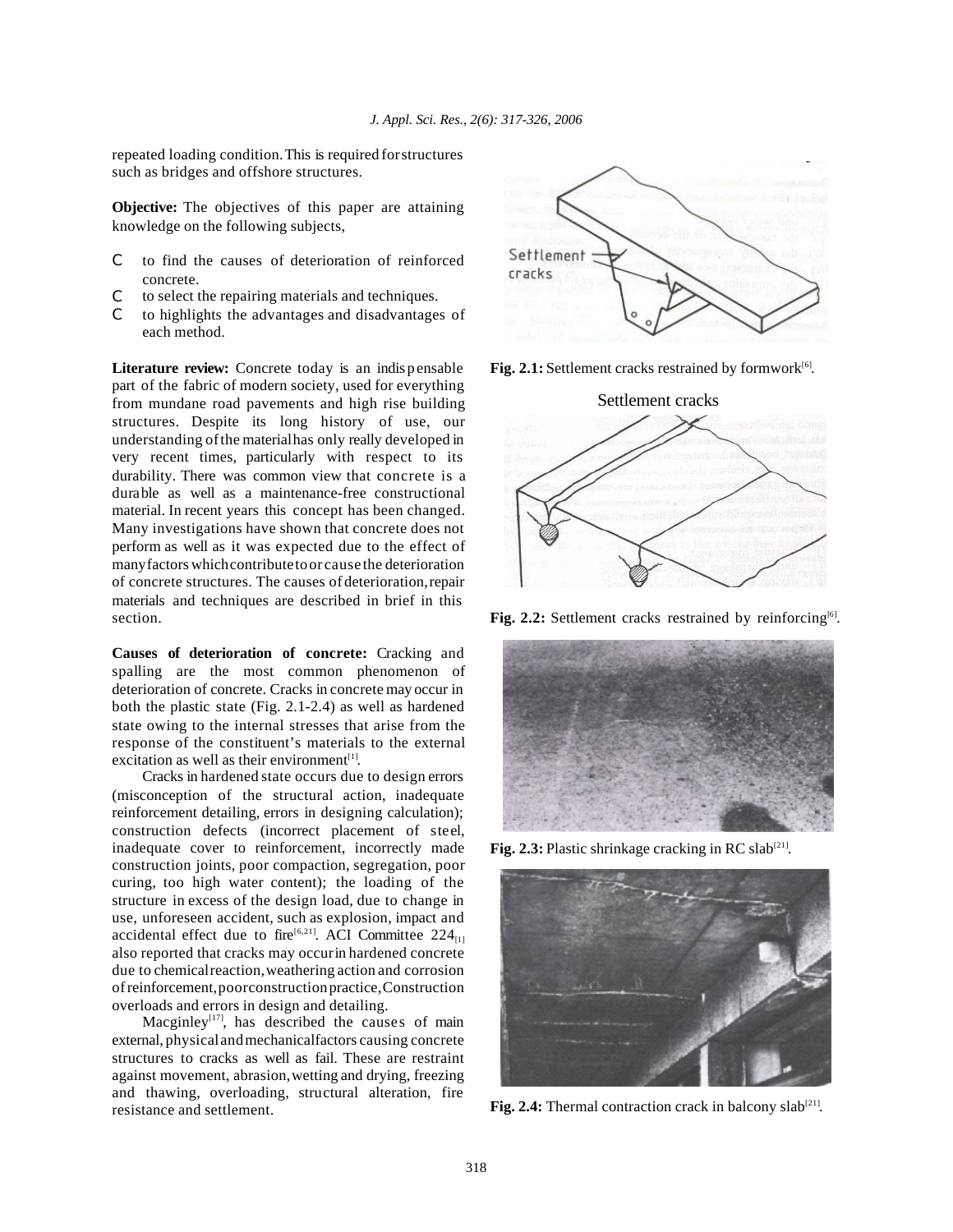

**Fig. 2.5:** R.C structures after deteriorated concrete has been cut away<sup>[3]</sup>.



**Fig. 2.6:** The effect of sulphate solution on OPC  $mortar<sup>[21]</sup>$ .

Spalling may occur due to corrosion of rebar (Fig. 2.5), sulphate attack (Fig. 2.6), sea-water attack, acid attacks (Fig. 2.7), alkali-aggregate reaction, abrasion to concrete, high velocity waterjet and accidental effect due to fire (Fig. 2.8). The most widespread cause of the spalling of concrete structures is corrosion of reinforcement. Chloride ions and carbon dioxide play an active role in this scenario. Inadequate clear cover and crack in concrete accelerate the corrosion process.

Carbonation occurs as a result of penetration of carbon dioxide from the atmosphere. In the presence of moisture this forms carbonic acid which reduces the alkalinity of the cement matrix. If the alkalinity fall bellow about  $P<sup>H</sup>$  10, the passivating layer is destroyed, in the presence of oxygen and moisture, the steel starts to corrode. Chloride induced corrosion of reinforcement occurs principally in older structures orin thosewhich are exposed to the chloride containing materials such as sea water or de-icing salts. Chloride ions penetrate the concrete cover and breakdown the protective oxide layer around the reinforcements, thus depassivating the steel and permitting corrosion. As the corrosion proceeds, it not only results in significant loss of cross-section of the reinforcement but corrosion products may also cause the concrete cover to spall. Arya<sup>[4]</sup>has mentioned that cracks



**Fig. 2.7:** Concrete attacked by sulphuric acid<sup>[21]</sup>.



**Fig. 2.8:** View of fire damage to soffit of ware house floor $^{[21]}$ .

significantly reduce the service life of structures by permitting access of carbon dioxide, chloride, water and oxygen to the reinforcing steel. He also formulated the guide lines which will help identify those types that could potentially give raise to corrosion. During removing corrosion products it is necessary to measure the diameter of rebar. Replacement of steel is necessary if it has lost more than 20 percent of area but many specifies require replacement if more than 10 percent of the area is lost<sup>[6]</sup>. Sulphate attack is actually a rather complex process. Sulphate salts, when in solution, reacts with harden cement paste and accompanied by a very increasein solid volume, which causes a volume expansion, generates internal stresses and ultimately leads to cracks<sup>[15,17]</sup>. Sea water is composed of sulphate and chlorides of sodium and magnesium. The salts penetrate the concrete when in solution. As water is lost by evaporation, the salts begin to crystallize out. This form of attack occurs in concrete above the water line and particularly in the splash zone, where alternating wetting and drying occurs.This causes a build up ofsalt concentration and cycles ofhydration of the salt crystals. This occur large force in concrete and exerted stress which can be sufficient to disrupt the concrete. Concrete is chemically basic, having a  $p<sup>H</sup>$  of about 13 and therefore is attacked by acids, which have  $p<sup>H</sup>$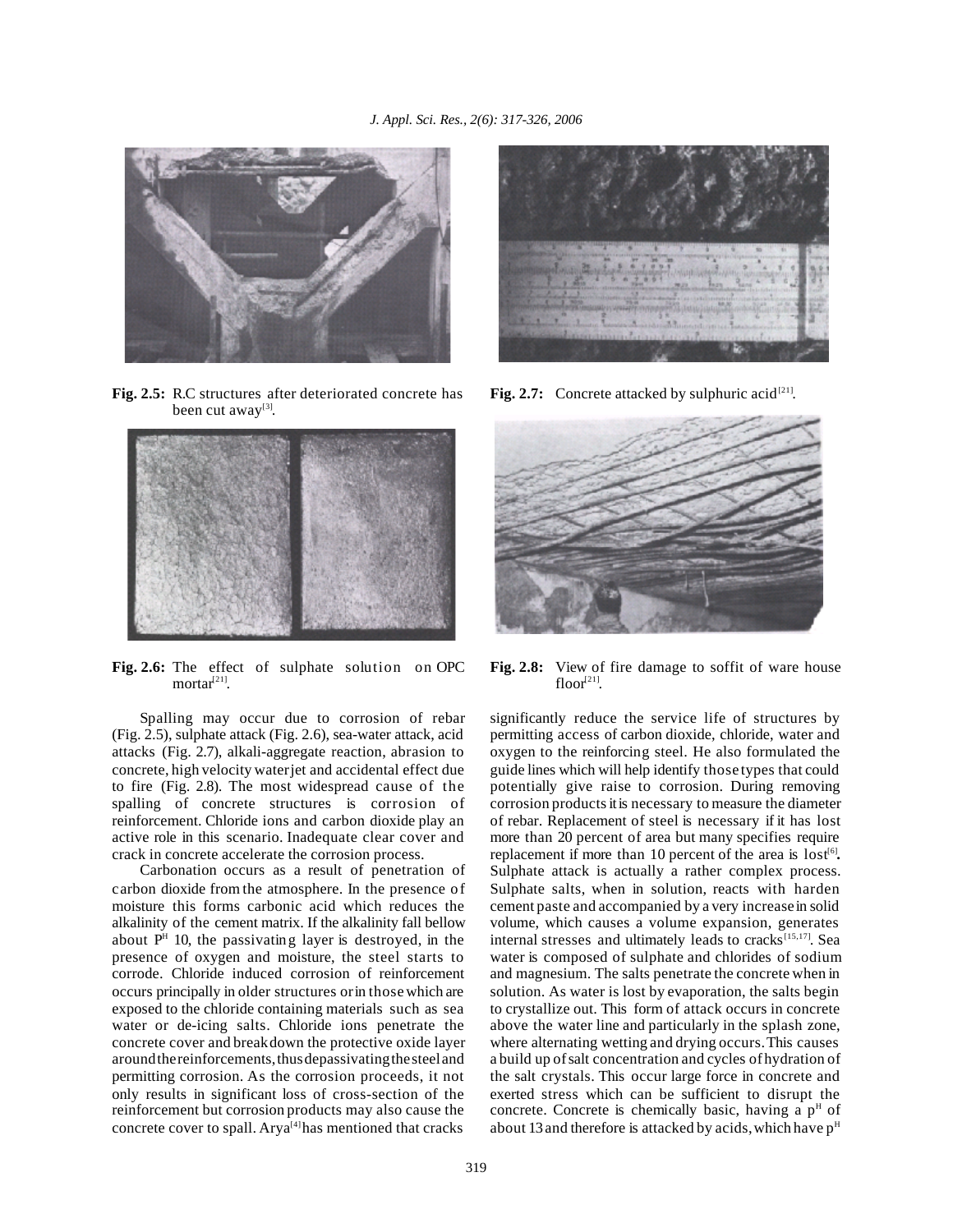value less than 7. Concrete is not resistant to strong solutions of sulphuric, sulfurous, hydrochloric, nitric, hydrobromic, or hydrofluoric acids and will be destroyed by prolonged contact with any ofthese showing cracking and finally spall the concrete. Concrete is naturally alkaline ( $P<sup>H</sup>$  12.5 to 14) and the cement paste binder itself is not attacked by alkalise. Some sands and aggregates, however can react with alkalise either from the cement paste itself or from alkalise that penetrate the concrete from the surface and it may disintegrate the concrete<sup>[22]</sup>.

The existing cracked or damaged or spalled concrete structures may require repairing to restore the structural integrity, to protect the reinforcement from sever weathering condition and the further crack propagation. Forthat purpose various types of materials and techniques had been used from the early age. Among these, patch repair is one of the oldest techniques and it is applied for the repair of spalled concrete. Patching is done using mortar, concrete, resin based mortar, sprayed concrete. The sprayed concrete is especially suitable for of those spalled concrete, which damaged due to fire.The sprayed technique itself originated in the U.S.A in 1907 and patented under the name 'Gunite' in 1910 by Allentown<sup>[3,27]</sup>. Choppola<sup>[8]</sup> has analyzed the properties of shrinkage-compensating mortar and highlighted how, to achieve successful repair of deteriorated concrete structures. It is composed of normal ingredients (water, cement and sand), water reducer, silica fume  $&$  expansive agents. Shrinkage-compensating mortars have high compressive strength and elastic modulus. The aim of these mortars was to eliminate problems caused by dimensional incompatibility which exists between old concrete substrate and repair materials. Nounu<sup>[20]</sup> has repaired the spalledbeams using ordinary Portland cement and free flowing micro concrete and compared the load carrying capacity after repairing. For long-term situation, the beams repaired with free flowing micro concrete restored approximately 90% of its initialcapacity whereas the beam repaired with OPC mortar restored 60-70%.

ACI Committee 224 1R-93<sup>[1]</sup> has discussed elaborately the types, causes, evaluation and repair of cracks in concrete. Arya<sup>[4]</sup> has mentioned that cracks significantly reduce the service life of structures by permitting access of carbon dioxide, chloride, water and oxygen to the reinforcing steel. The sealing of cracks of a concrete beam using epoxy was practiced by Allen<sup>[3]</sup>. NAHB Research Center,  $Inc^{[19]}$  used low viscous, mixture of medium and high viscous epoxy for sealing cracks of slabs and stem walls.

In the last two decades the attempt on rehabilitation ofdamagedRCstructures have been mainly concentrated into two methods, external post tensioning and the addition of epoxy bonded steelplatetothetensionflanges. High strength steel strands are used in external post tensioning to increase the strength of damaged concrete structures<sup>[18]</sup>.

An alternative to the post-tensioning method is the use of epoxy bonded steel plates. This method has been applied to increase the load carrying capacity of the existing structures and to repair damaged structures as well. Several cracks slabs and girders of the elevated highway bridges in Japan have been repaired using this method. A number of damaged concrete reinforced concrete bridges in Poland and erstwhile USSRhave been repaired by bonding steel plates<sup>[18]</sup>.

The use of composite materials represents an alternative to steel as it can avoid the corrosion of the plate. Fiber Reinforced Polymers (FRP) are one of the mostcommon composite materials,which have been used for repairing as well as strengthening of reinforced concrete beams and columns<sup>[16]</sup>. He has used sprayed fiber reinforced polymer for repairing of pre cracked beams. The first repair work of a concrete bridge using carbon fiber composites laminates has been carried out at Ibach Bridge, Lucerne, Switzerland. The technique has been; largely investigated especially in Switzerland where existingstructures have been retrofittedbyepoxy-bonded composite materials<sup>[9]</sup>.

However the effectiveness of repairing systems depend on the property of repairing materials, applying methods, property matching of old and new concrete, preparation of substrates and applying bonding agents. The properties of applied materials ofold concrete should beas close as possible toprotectthedimensionalvariation (creep, strain, drying shrinkage, coefficient of thermal expansionetc.) between old concrete and new concrete<sup>[24]</sup>. Especially for the case of sprayed concrete and epoxy injection, the quality of repair work depends on the experience of nozzle man. In recent years, durability problems, poor performance and, most of all, repair failure has tarnished the public image of concrete. Repair failure and endless "repair of repairs" make a substantial contribution to the current perception of concrete. Concrete often gets a bad name because premature repair failure is one of the most visible manifestations of poor design decisions and details, lack of quality construction practices and quality control; and the choice of repair materials (that may be incompatible with the exiting substrate). It is necessary to reconsider some recent viewpoints about concrete repairs if we wish to extend their service lives $^{[24]}$ .

**Repair materials:** The International Concrete Repair Institute (ICRI) was founded to improve the durability of concrete repair and enhances its value structures owners. Concrete repair materials can be formulated to provide a wide variety of properties. Because the properties affect the performance ofthe repair, choosing the right material requires careful study. A repair material has value only when it permits an engineered product–a concrete structure-to fulfill its intended use, its function, $[24]$ . In recent year, durability problem of the repaired structures is the major problem. The repair material should have such properties so that it can resist weathering action, chemical attack, abrasion or another process of deterioration. A durable concrete will retain its original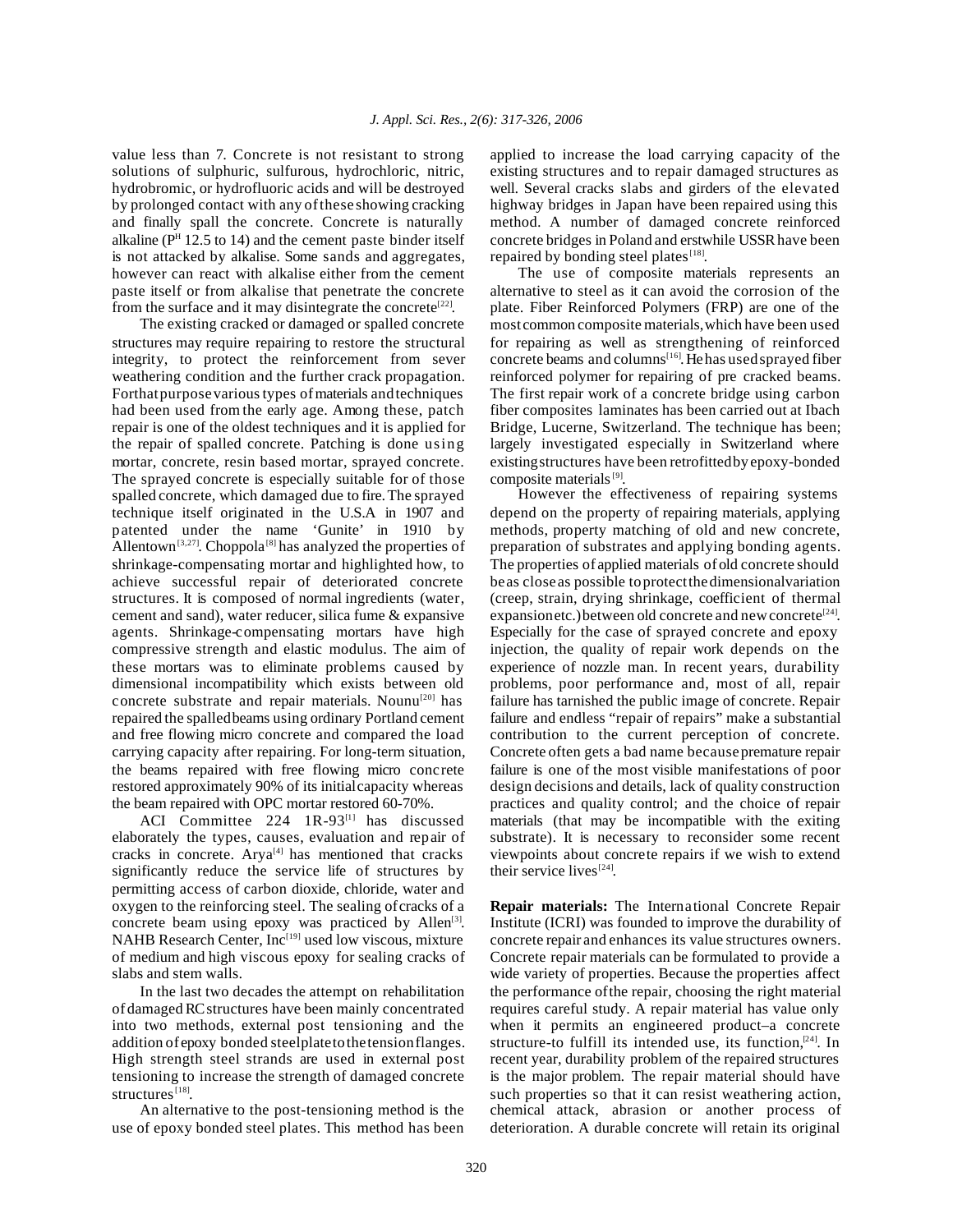form, quality and serviceability when exposed to its environment<sup>[15]</sup>. ICRI Technical Guideline Committee- $03733^{[12]}$  has described the selection process for the durable repair of reinforced concrete structures. The selection of the appropriate repair materials was based on its intrinsic properties as well as its compatibility between the repair material and the existing concrete substrates<sup>[13]</sup>. ACI Committee 224<sup>[11]</sup>, ICRI<sup>[11]</sup>, Tan<sup>[26]</sup>, Allen<sup>[3]</sup> and Perkins<sup>[21]</sup> have discussed the various types of repair materials which have been recently used for the many successful renovation operations. According to them, materials can be classified in to cement based materials (Ordinary Portland cement grout, Nonshrink grout, Ordinary Portland cement mortar, Shrinkage compensating mortar, Hand applying concrete, Sprayed concrete or shotcrete and Free flowing micro concrete), Polymer mortar based materials (Light/medium weight polymer modified mortar, High strength polymer modified mortar), Polymer concrete based materials (Polymer concrete, Polymer Portland cement concrete, Polymer impregnated concrete), Organic polymer based materials (Epoxide resins,Polyurethanes,Polyester resins, Styrene, Butadiene), Composites materials (Fiber reinforced polymer, Sprayed fiber reinforced polymer composites ). For concrete substrate and reinforcing bar priming, cement-mortarslurry,polymerresin and emulsion,Acrylic resin, Polymer modified cement slurry, Non passivating and Passivating epoxy are available.

**Repair methods:** The several methodologies had been shown to be feasible for repairing ofexisting cracked and spalledreinforcedconcretebeams.The briefdiscussion on repairing techniques of spalled and cracked concrete is as follows,

**Substrate preparation:** The first step of a repair work is substrate preparation. According to ICRI Technical Guideline Committe-03730<sup>[1]</sup> Tan<sup>[26]</sup> and Allen<sup>[3]</sup>, before sealing cracks, the first step is to clean the cracks to the extent that is possible and practical. Allloose aggregates, cement-based materials, soil inside of and adjacent to the cracked area, greaseor other contaminations are removed by hand wire brushing, compressed air, flushing with wateror other solvents. For repairing spalled concrete, all defects, loose or unsound concrete is removed or cut away along the length of the reinforcement up to 50-70 mm beyond the limit of corrosion.The concrete should also be removed a further 20-30 mm behind the repair zone. All edges should be cut to a minimum of 10 mm depth with a diamond cutter. Substrate shall be clean and free from dust. Particular care is necessary in the preparation of work that has been exposed to sea water or other aggressive liquids. The second step is to prepare reinforcing bars. Expose full circumference of the steel in areas to be repaired and it shall be mechanically cleaned to remove rust or loose mill scale. Where exposed reinforcement shows signs of corrosion deterioration, it shall be cleaned by grit blasting orother approved means.

The replacement of steel is necessary if it has lost more than 20 percent of area but many specifies require replacement if more than 10 percent of the area is lost<sup>[6]</sup>. As soon as possible after preparatory cleaning has been completed and a sound surface obtained, the resin bonding agent is applied to all surfaces of concrete and steel to which the repair material is to be bonded and then, while the bonding agent is still sticky, the patching mortar or concrete is applied.

**Patch repair process:** This method is done for the repair of spalled concrete. If some concrete is removed from a structure, or has been become loose so that it has to be removed, it is usually necessary to restore the affected member to its original section and to provide adequate protection to any reinforcement that it may contain, is called the patching of reinforced concrete<sup>[3]</sup>. The patch repair process consists of the removal of damaged concrete, substrate and steel preparation and application of the repair materials. The removal of damaged concrete and steel preparation is discussed above. The application of the repair be through one of the following processes:

**Hand applied mortar or concrete:** This is suitable for patching of relatively small and isolated area. If a sufficiently large portion of concrete is removed, it can best be replaced with concrete placed in forms (Fig. 2.9, 2.10). US Bureau of Reclamation suggests that this method should be used, when the depth of repair exceeds 150 mm. After preparing surface, bonding agent is used prior to application of repair material. The mortar or concrete (cement based or resin based) should be mixed according to the manufacturer's instructions. The mortar is then worked around and behind the reinforcement by hand.The thickness ofthe layerbuilt up and application procedure can vary greatly depending upon the materialused and the orientation of the surfaced being repaired. A typical procedure is to apply layers of 25-50 mm thick for vertical work and 20-30 mm thick for overheads areas in each layer.Care should be taken when additional layers to ensure that the previous mortar has gained sufficientstrength,but has notset.Ifthe following layer is delayed then the surface can be scoured and dampened with water before the next layer is applied, or bonding bridge applied. The repair can be finished with a trowel using the surrounding concrete as a guide<sup>[5]</sup>.

**Recasting with mortar or concrete:** This technique is usually most suitable for large-volume or where large areas ofdense reinforcement present.Access ofvibration is often a problem and so flowable grout and free flowing self-compacting micro concrete s have been developed to minimize the vibration required. Where bonding agents are used the shutters and pouring sequence have to be carefully designed so that they can be rapidly positioned before the bonding agent dries. The concrete or mortar has to be carefully placed to avoid the entrapment of air. Pumping is usually employed although conventional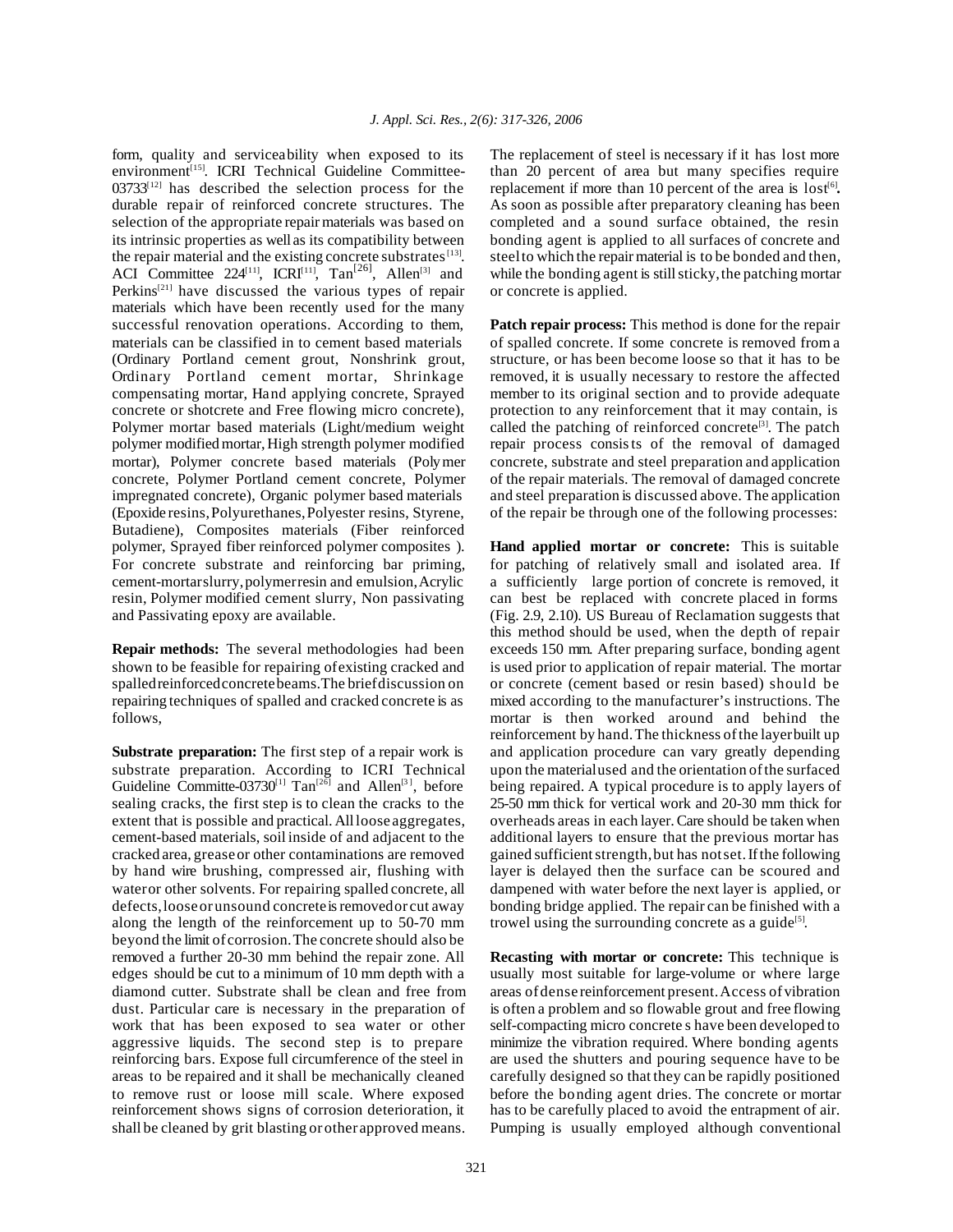

**Fig. 2.9:** R.C structures after deteriorated concrete has been cut away<sup>[3]</sup>.



Fig. 2.10: Hand-applied mortars in progress<sup>[3]</sup>.

'letter box' type shutter can be used on smaller pours. When pumping is used, the delivery hoseshould be at low position in the pour to allow the air to be displaced<sup>[5]</sup>.

A large portion of patch repairs may fail in long term due to property mismatch of old and new concrete or anticipant anode phenomenon, requiring further repair. The durability of patch repair greatly depends both on its adherence to the substrate concrete and the protection it can afford to the steel reinforcement against corrosion. It must therefore physical and chemical properties are consistentwith the substrate concrete and with thedesign and use of the structure to which it is applied<sup>[20]</sup>. It is difficult to maintain it during the repair work. Another draw back of patch repair is color matching between old and new concrete. For mortar repair, shrinkage is the main problem. Due to shrinkage, a hair crack occurs along the interface of patching material and old concrete. For resin based repair, it is not possible to match the color.

**Repairusing sprayed concrete, shotcrete or gunite:**The name 'Gunite' was originally a trade mark, but it has now become accepted as a general term for spray-applied concrete. In the USA it is known as 'Shotcrete<sup>[3]</sup>. According to ACI definition; "Shotcrete is a mortar or concrete pneumatically projected at high velocity into a surface'. The method of placing concrete or mortar with



Fig.  $2.11$ : Cement gun<sup>[3].</sup>



Fig. 2.12: Spraying concrete on surface<sup>[3]</sup>.

high velocity is called shotcreting.The shotcrete machine or gun (Fig. 2.11) is used for shotcreting. Sprayed concrete has been widely used in many applications, including: bridge soffits, beams, concrete damaged by reinforcement corrosion, parapets and abutments, steel and reinforced concrete buildings, industrial chimneys, cooling towers, tunnel linings, cathodic protection over layers, water-retaining structures, jetties, sea walls and other marine structures. Shotcreting is not generally an economical process forrepairing isolated member. If they are less than about 100 mm wide, too much material will be wasted even if a small nozzle is used<sup>[3]</sup>. There are two processes for applying shotcrete. One is dry-mix and anotheris wet-mixshotcrete. The use of dry-mixshotcrete is common and it has been used for about 90 years,while wet –mix shotcrete has been in use about half that long. This is due to fact that many repair jobs involve small quantities of dry-mixshotcrete and mostwet-mixguns are designed for high production $[23]$ .

Surface to which shotcrete is to be applied must be prepared and wetted before applying shotcrete (Fig.2.12)**.** For thin repairs (say 25 mm or less) in relatively small areas, a light wire reinforcing mesh should be pinned to the prepared surface. Before applying shotcrete, adjacent sheets of mesh being lapped at least 100 mm. The adequate curing of sprayed concrete is essential as its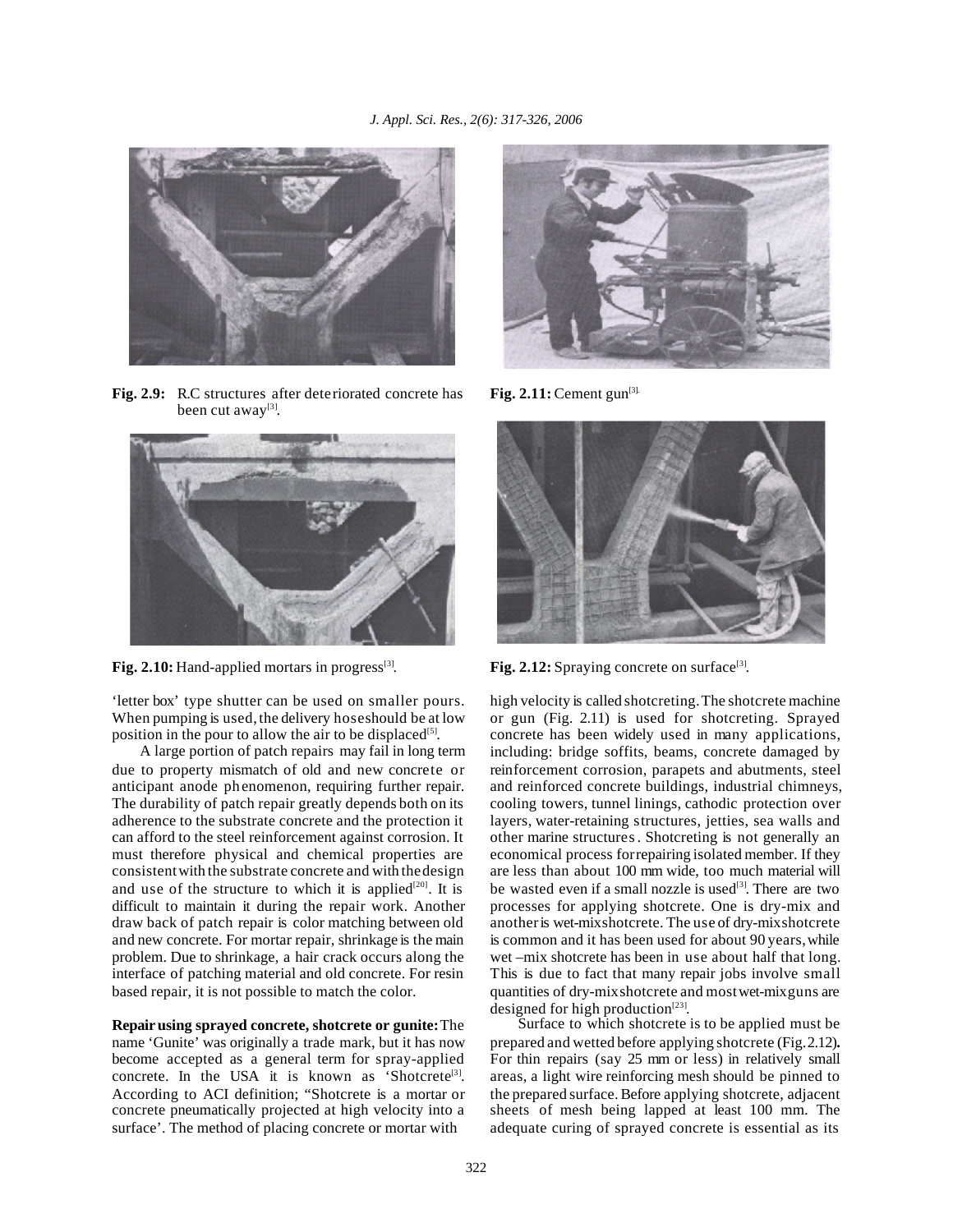relatively high cement content, low water/cement ratio. This method is especially suitable for fire damaged structures. If the water/cement ratio is properly maintained, the shotcrete adheres strongly to sound concrete surface because of the high velocity. The inner layers are compacted by the force of subsequent gunite striking them, so a dense, well-compacted covering can be built up. Minimum amount of form work is required, the ability to stick to vertical and overhead surfaces, the ability to produce varied and unusual shapes and the ability to placement in areas of different access, all make the shotcrete versatile material for concrete repair. If the mixture is too dry, a large amount of materialwill rebound from the concrete substrate. For good repairing, special nozzle man required to prevent inclusion of rebound and to completely encapsulate the reinforcing bar. Another draw back is that, it is not suitable for a small patch because of wasting too much materialeven a small nozzle is used.

**Repair using dry-pack mortar :** Dry-pack is suitable for filling holes of depth at least 25 mm. Dry-pack mortar is usually a mix of one part-Portland cement to 2.5 times of fine sand, which passes through the 1.18 mm screen. Sufficient water is added to produce a mortar that will stick together while it is being mounded in to a ball in the hands. The whole should be prepared as that they are sharp andsquare at the surface edges but cornerwithin the holes should berounded.Mostdry-packrepair the surface should be dry. Immediately before starting to place the dry-pack, the surface should be brushed with a 1:1 cement-fine sand bond coat, which has been mixed to a fluid past. Dry-pack should be packed in several layers which have a compacted thickness of about 10 mm. One layer may be placed immediately after another. Each layer should be solidly compacted over the entire layer by a hard wood stick and hammer. Water curing at least 24 hours, is essential<sup>[6]</sup>.

**Repair using prepack:** Preplaced aggregate concrete, sometimes referred to as prepacked concrete or prepack, is made by forcing cement grout into the voids of a compactedmassofcourseaggregate. Prepackis especially adaptable to underground construction and repair.Where it is difficult to place conventional concrete, especially where air would easily be trapped with conventional concrete procedure, it is suitable. Prepack contains a higherportion of coarse aggregate and this aggregate is in point-to-point contact as placed. Drying shrinkage is therefore one-half that of conventional concrete made from the same material. Prepack has better bond with old concrete than is found with conventional concrete repair. Resistance to freezing and thawing can be achieved by air entraining in the grout. The prepacked aggregate, which mustbe cleaned and well-graded, is washed and screened to remove fines immediately before it is placed and compacted. The aggregate surface must remain moist while grout is being injected as otherwise water will be

absorbed from the grout and incomplete filling may occur<sup>[6]</sup>.

**Methods of repair cracks in concrete:** ACI Committee  $224$  1R-93<sup>[1]</sup> has presented the twelve methods of crack repair depending upon their characteristics, including the techniques, advantages and disadvantages and areas of application of each. An appropriate method of crack repair depends on whether the crack is still actively moving or not. If some small movement presents at the crack, it may be possible to restrain this movement by bonding with epoxy, providing the resultant stress does not exceed the strength of the concrete, which is being bonded<sup>[21]</sup>. The cracks, which are not actively moving, can be repaired, depending upon the width of cracks. For cracks up to 0.5 mm wide, there is generally no needed to cut out the crack. The recommended procedure is to tap lightly along the crack with a chisel, clean out all grit and dust with compressed air and then brush into the crack cement latex grout, or a polymer resin<sup>[21]</sup>. Cracks, which are not active and maximum width of crack is about 20 mm, can be repaired by mortar<sup>[6]</sup>. For wider cracks, particularly whenthe edges have spalled,the crackshould be cut out. After cutting out, the crack should be carefully cleaned. If cement/sand SBR latex mortar is used, it is advisable to wet the crack overnight and to cure the mortar for four days, starting 24 h after completion<sup>[21]</sup>.

According to ACI Committee 224 1R-93<sup>[1]</sup>, cracks as narrow as 0.05 mm can be bounded by the injection of low viscous epoxy. The techniques generally consist of establishing entry port and venting ports (Fig. 2.13-2.16) at close interval along the cracks, sealing the cracks on exposed surface and injection the epoxy under pressure. Epoxy injection has been successfully used in the repair of cracks in buildings, bridges, dams and other type of concrete structures.

Epoxide resin has very strong adhesion to sound surface, strength resistance to chemical attack and impermeability. This method is expensive but labor cost usually makes up by far the greater part of the cost of repair work and this method is suitable for quick repairing. The repair by epoxy is suitable for direct tension zone area, but strength under bending or shear is relatively low. This method is very much more expensive than cement based repair. Where access to the work is difficulties, this method is not suitable and all epoxide resins are very weak to fire<sup>[3]</sup>.

**External post tensioning and Epoxy bonded steel plate:**High strength steelstrands are used in externalpost tensioning to increase the strength of damaged concrete structures. The main obstacle faced in this method is difficulty in providing anchorage in post-tensioning strands. The lateral stability of the girder may become critical due to post-tensioning.Moreover, the strands are to be protected very carefully against corrosion**.** An alternative to the post-tensioning method is the use of epoxy bonded steelplates.This method has been applied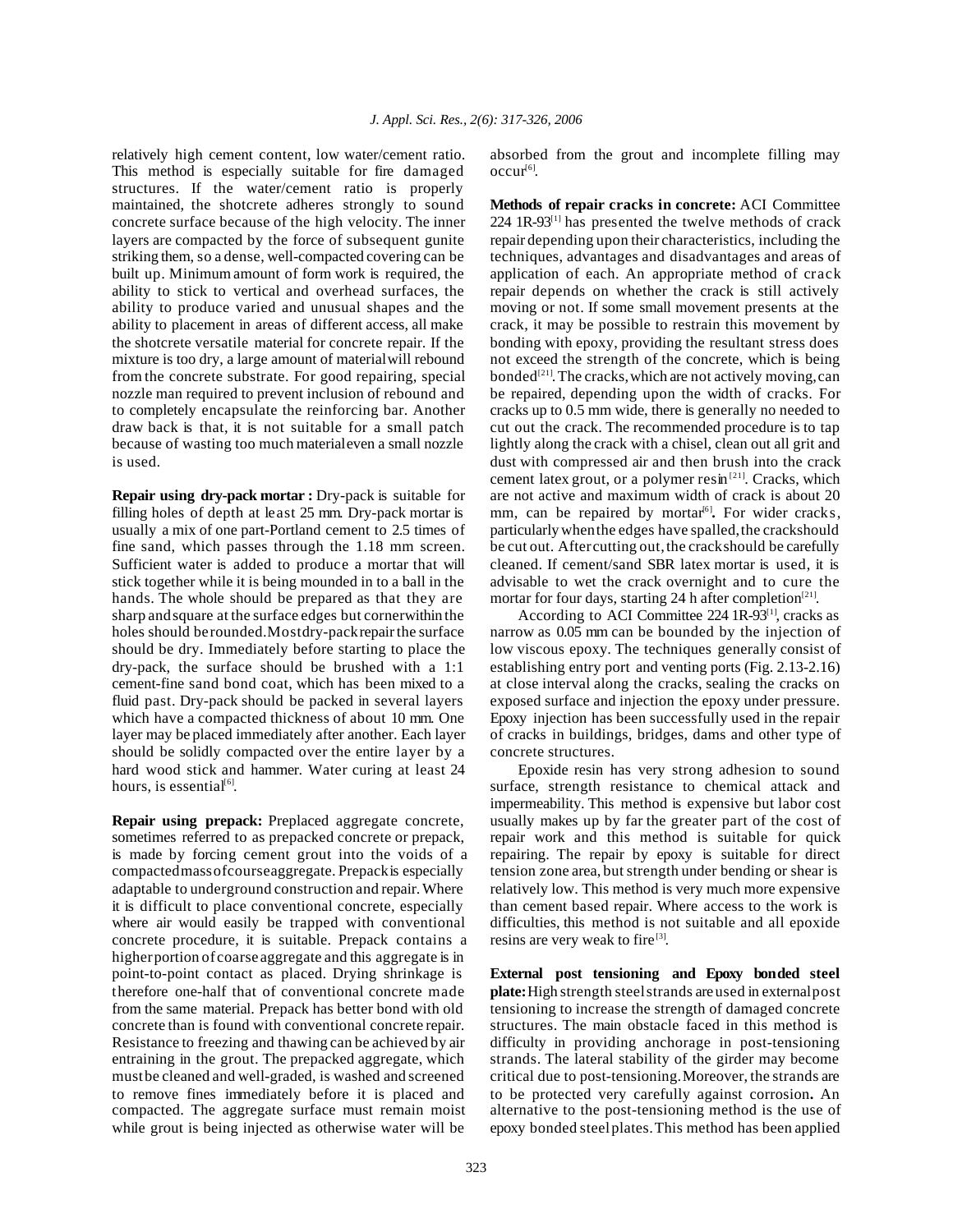

**Fig. 2.13:** Insertion entry ports for cracked slab specimen $[19]$ .



**Fig. 2.14:** Surface seal paste and ports along the crack plane of a typical slab specimen<sup>[19]</sup>.



**Fig. 2.15:** Automatic metering, mixing and dispensing device used in a cracked slab specimen<sup>[19]</sup>.

to increase the load carrying capacity of the existing structures and to repair damaged structures as well. Several cracks slabs and girders of the elevated highway bridges in Japan have been repaired using this method. The steel plate reinforced beam increases the allowable load on the structures and delay the usual cracks. The dis advantages ofsteelplateare thatconsiderable corrosion takes place in steelplates with naturalexposure causing a less of strength at the interface. Handling of heavy steel plates for long span beams can be very difficult problems



**Fig. 2.16:** Caulk gun used manually dispense the epoxy mixture in cracked slab specimen<sup>[19]</sup>



**Fig. 2.17:** Spray gun<sup>[16]</sup>.



Fig. 2.18: Application of SFRP<sup>[16]</sup>.

were faced in forming clean butt joints in steel plates at small intervals, In addition, they also reported the possibility of high corrosion at the steel epoxy interface<sup>[18]</sup>.

**Repair using composite materials:**The use of composite materials represents an alternative to steelas it can avoid the corrosion of the plate. FRP are composed of unidirectional fibers (Primarily glass and carbon) in an environmentally durable epoxy resin. FRP have desirable engineering properties (e.g., high strength and stiffness, low density, long fatigue life and high resistance to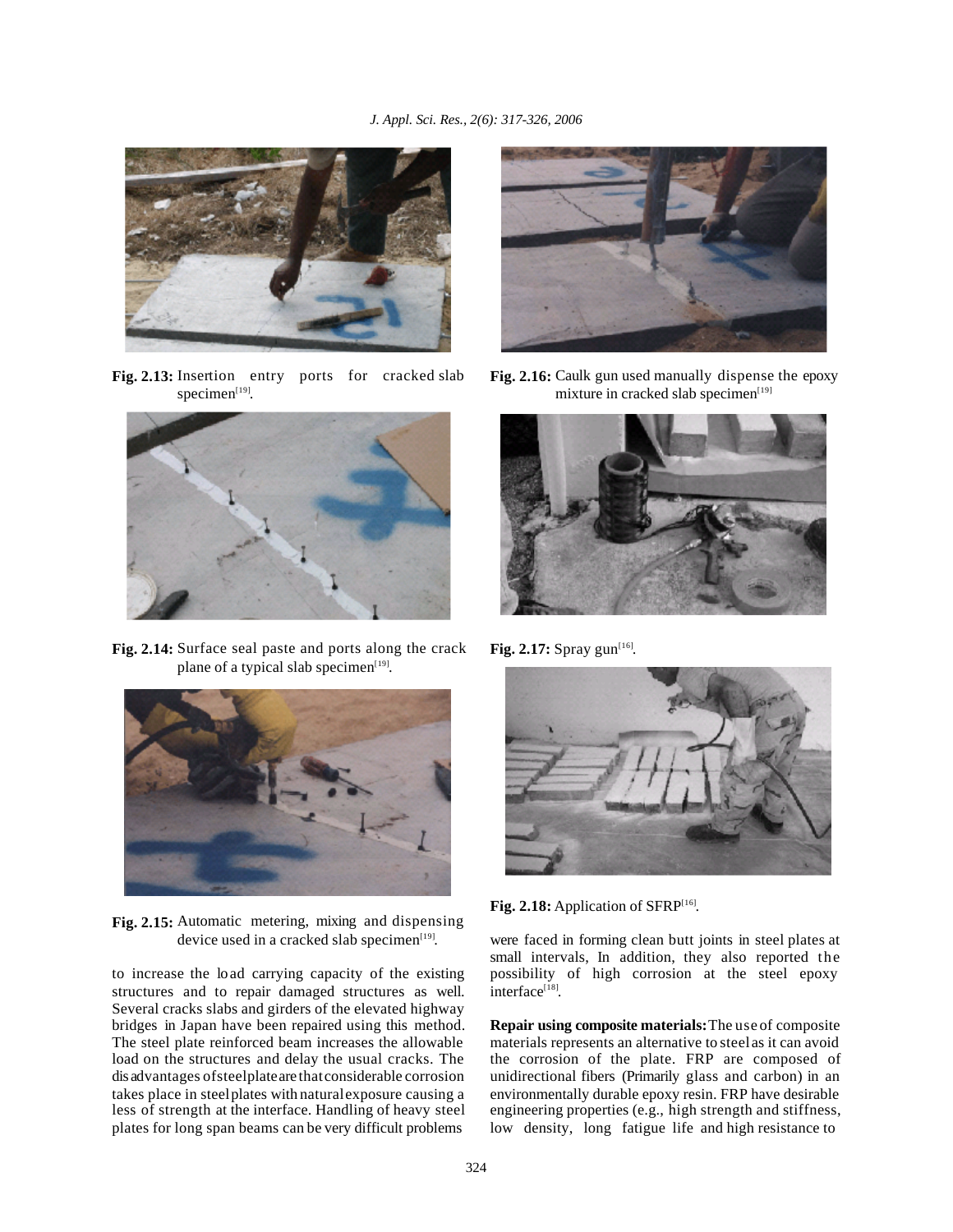corrosion) and offer great potential for cost effective retrofitting of concrete structures. Among these, continuous fiber-reinforced laminates have been widely used to strengthen and repairing concrete beams and columns[16] **.** The price of these materials, specially of Carbon Fiber Reinforced Plastics (CFRP), could represents a draw back but the ease in handling the materials on construction sites, due to the light weight, helps to reduce labor  $cost<sup>[9]</sup>$ . The technique has been; largely investigated especially in Switzerland where existing structures have been retrofitted byepoxy-bonded composite materials.The composite materials,which have been recently used, are as follows:

**Fiber reinforced polymer (FRP composites):** The first step is grinding the beam surface, which is to remove the outer weak surface of the concrete. Flap disk are used in this beam grinding procedure. The second is washing the repaired surface with acetone to clean the surface before a layer of resin primer is applied on the surface. The surface is wiped overwith acetone just before application of FRP materials. The reason for this is to remove the carbonization layer ofthe hardened primer. The one layer of epoxy was painted on the surface followed by a layerof FRP material. Secondly, before the application of the second layerofFRP, another layerofresin was painted on the face of the previous layer. These processes are repeated for all layers until the last layer of material are applied. Then the fibers are cut with scissors and a layer of resin was applied on the surface of the last bandage  $layer<sup>[10]</sup>$ .

**Sprayed fiber reinforced polymer (SFRP composites):** SFRP consist of randomly oriented chopped fibers of controlled length in a polymer matrix. For the application of the SFRP, a spray gun with a chopper unit and epoxy containers are needed and these equipments have been used in the boat building and automotive industries for some time. SFRP are produced by combining the stream of resin from a spray gun with the chopped fibers from a chop gun. After spraying the fiber/resin mixture on the concrete surface to the required thickness, a ribbed aluminum rolled is used to roll out any entrapped  $air^{[16]}$ . Banthia<sup>[27]</sup> indicated that the FRP wrapped specimen produced a 33% increasein the ultimate load over the unretrofitted specimen while the SFRP.

**Conclusion:** Repairing of reinforced concrete beams is one of the important works normally associated with the rehabilitation of concrete structures. The reinforced concrete structures deteriorate due to several internal, external, physical and environmentaleffects and there by reduce their load carrying capacity. It is possible to restore the load carrying capacity up to a certain limit. Recently

the repairing cost is gradually increasing with increasing of construction. It is important to make sure the bonding between old concrete and the applied materials and this purpose several bonding agents are used just before applying the repairing materials. Different types of repairing materials are available such as grout, mortar, concrete, sprayed concrete, resin based material and externally bonded steel plate and composite materials. Among these, cement based materials are more suitable. The effectiveness of a repair work depends upon the quality ofmaterial, implementation techniques and finally the work to be carried out by the experienced operators, working under experienced supervisors who full understand the reasons behind the techniques that are being used.

## **ACKNOWLEDGEMENTS**

The authors would like to thank the, Majlis Penyelidikan Kebangsaan Sains Negera under IRPA 03- 02-03-0216 for providing the fund to carry out the work reported in this paper. The authors would also like to expresstheir gratitude to whomsoever had contributed to their work either directly or indirectly.

## **REFERENCES**

- 1. ACI Committee 224 1R-93 1998. Causes, Evaluation and Repair of Cracks in Concrete Structures. ConcreteRepairManua, 2nd Edn. Published jointly by ACI International, Building Research Establishment, Concrete Society and International Concrete Repair Institute in the year 2003, ISBN: 0- 87031-105-0. Vol. 1. 1: 485-550.
- 2. Al-Dulaijan, S.U., M.M. Al-Zahrani, H. Saricimen, M. Maslehuddin, M. Shameem and T.A. Abbasi, 2002. Effect of rebar cleanliness and repair materials on reinforcement corrosion and flexural strength of repaired concrete beams. Cement and Concrete Composite, 24: 139-149.
- 3. Allen, R.T.L., 1974. The repair of concrete structures. Cement and Concrete Association, London SWIW 0AQ.
- 4. Arya, C. and L.A. Wood, 1995. The Relevance of Cracking in Concrete to Corrosion of Reinforcement.. Concrete Repair Manua, 2nd edn. Published jointly by ACI International, Building Research Establishment, Concrete Society and International Concrete Repair Institute in the year 2003, ISBN: 0-87031-105-0. Vol. 1: 553-584.
- 5. ACI International, BRE,Concrete Society and ICRI. 2003. Guide to the Maintenance, Repair and Monitoring of Reinforced Concrete Structures. Concrete Repair Manual, 2nd Edn, May. ISBN: 0- 87031-105-0, 1: 691-736.